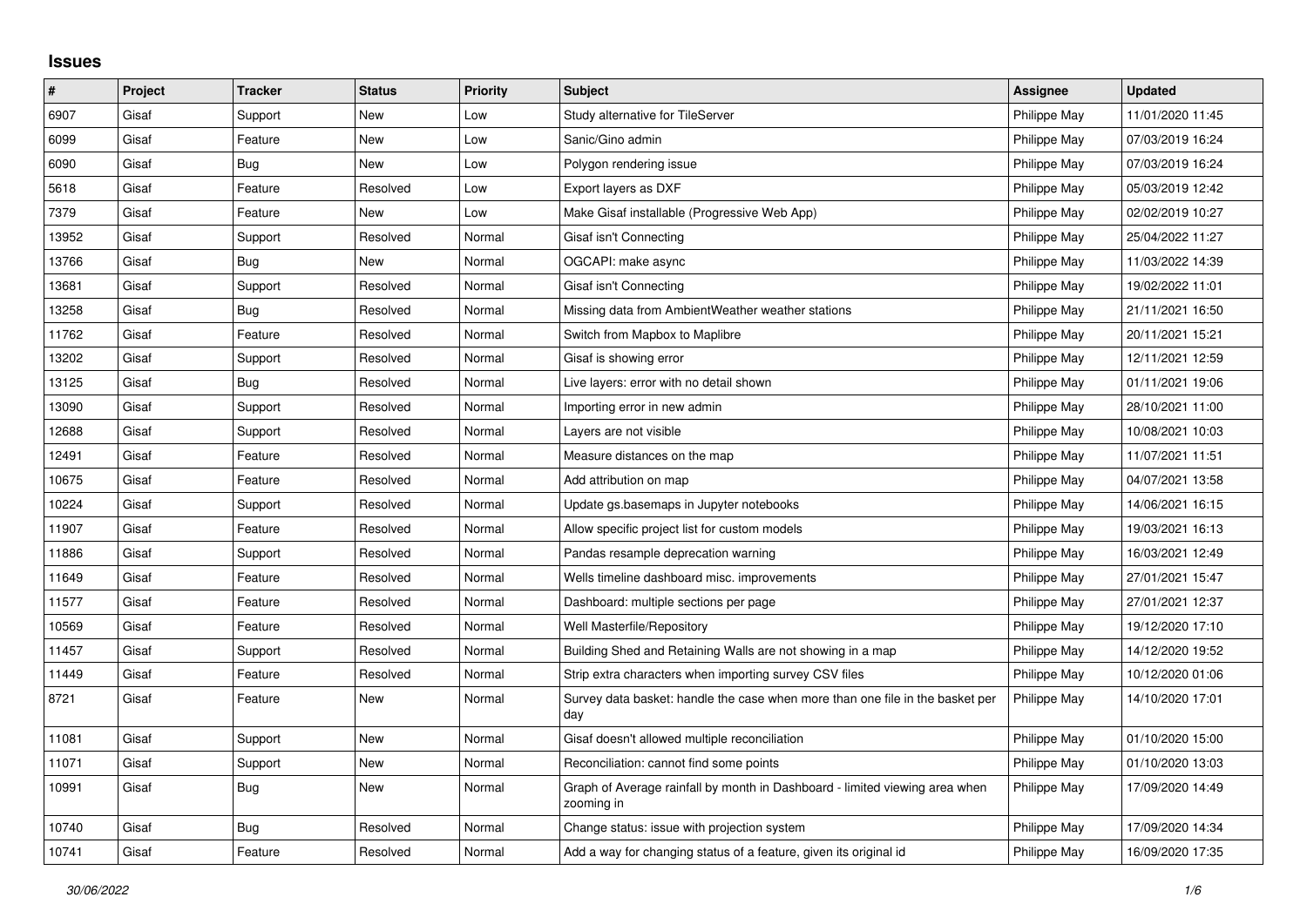| #     | Project | <b>Tracker</b> | <b>Status</b> | Priority | <b>Subject</b>                                                                                                       | <b>Assignee</b> | <b>Updated</b>   |
|-------|---------|----------------|---------------|----------|----------------------------------------------------------------------------------------------------------------------|-----------------|------------------|
| 10948 | Gisaf   | Feature        | Resolved      | Normal   | Add WMS3 server capabilities (with pygeoapi)                                                                         | Philippe May    | 14/09/2020 16:59 |
| 9749  | Gisaf   | Feature        | New           | Normal   | Strip extra characters in graphQL queries                                                                            | Philippe May    | 07/09/2020 12:48 |
| 10920 | Gisaf   | Feature        | Resolved      | Normal   | Add option to display labels on the map                                                                              | Philippe May    | 07/09/2020 11:54 |
| 10830 | Gisaf   | <b>Bug</b>     | Resolved      | Normal   | Import issue with raw survey points                                                                                  | Philippe May    | 30/08/2020 14:45 |
| 10829 | Gisaf   | Bug            | Resolved      | Normal   | Missing symbols                                                                                                      | Philippe May    | 24/08/2020 12:34 |
| 10819 | Gisaf   | Bug            | Resolved      | Normal   | Evergreen well: popup showing "null" instead of location, status, type                                               | Philippe May    | 23/08/2020 23:44 |
| 10732 | Gisaf   | <b>Bug</b>     | Resolved      | Normal   | Wind Speed unit                                                                                                      | Philippe May    | 04/08/2020 16:52 |
| 10728 | Gisaf   | Bug            | Resolved      | Normal   | Cannot download CSV for values                                                                                       | Philippe May    | 03/08/2020 15:49 |
| 9552  | Gisaf   | Documentation  | Resolved      | Normal   | Weekly resampling - Starts on mondays                                                                                | Philippe May    | 25/07/2020 17:12 |
| 10182 | Gisaf   | Feature        | Resolved      | Normal   | Function to change status of surveyed features                                                                       | Philippe May    | 15/07/2020 15:10 |
| 10536 | Gisaf   | Feature        | Resolved      | Normal   | Migrate PlottableModel.Actions.download csv value to plugins                                                         | Philippe May    | 15/07/2020 15:07 |
| 10539 | Gisaf   | <b>Bug</b>     | Resolved      | Normal   | New basket admin: the metadata (surveyor, etc) aren't populated from raw<br>points when importing shapefiles         | Philippe May    | 15/07/2020 15:02 |
| 10439 | Gisaf   | Bug            | Resolved      | Normal   | Reconciliation: use categories instead of layers                                                                     | Philippe May    | 27/06/2020 05:21 |
| 10213 | Gisaf   | <b>Bug</b>     | Resolved      | Normal   | Point showing in the reconciliation pop-up but error while reconciling                                               | Philippe May    | 26/06/2020 14:37 |
| 10400 | Gisaf   | <b>Bug</b>     | Resolved      | Normal   | Map search: works only once                                                                                          | Philippe May    | 24/06/2020 12:05 |
| 10407 | Gisaf   | <b>Bug</b>     | Resolved      | Normal   | Live layer DXF export: missing reprojection                                                                          | Philippe May    | 23/06/2020 04:24 |
| 10364 | Gisaf   | Support        | New           | Normal   | Reconcile the reconciliations                                                                                        | Philippe May    | 17/06/2020 17:27 |
| 10360 | Gisaf   | <b>Bug</b>     | Resolved      | Normal   | Cannot import survey: accuracy issue                                                                                 | Philippe May    | 17/06/2020 01:29 |
| 10337 | Gisaf   | <b>Bug</b>     | Resolved      | Normal   | Custom layers with a "status" column not displayed on the map                                                        | Philippe May    | 13/06/2020 17:36 |
| 10331 | Gisaf   | Feature        | Resolved      | Normal   | Reconciliation: sort layer by alphabetical order                                                                     | Philippe May    | 12/06/2020 17:45 |
| 10289 | Gisaf   | <b>Bug</b>     | Resolved      | Normal   | New basket: cannot import raingauge Excel sheet                                                                      | Philippe May    | 11/06/2020 12:17 |
| 10306 | Gisaf   | Bug            | Resolved      | Normal   | Logout not working                                                                                                   | Philippe May    | 11/06/2020 12:13 |
| 10152 | Gisaf   | Feature        | Resolved      | Normal   | wells list in Measures Tab with only wells having measures                                                           | Philippe May    | 10/06/2020 15:05 |
| 10149 | Gisaf   | <b>Bug</b>     | Resolved      | Normal   | Import basket: fix authorization auto import                                                                         | Philippe May    | 09/06/2020 23:09 |
| 10214 | Gisaf   | Support        | <b>New</b>    | Normal   | Multiple Reconciliations                                                                                             | Philippe May    | 27/05/2020 16:12 |
| 10180 | Gisaf   | <b>Bug</b>     | Resolved      | Normal   | Error importing Johan's shapefile                                                                                    | Philippe May    | 27/05/2020 15:34 |
| 10125 | Gisaf   | Bug            | Resolved      | Normal   | Feature with Status other than existing, not showing in the map (example: future   Philippe May<br>building outline) |                 | 20/05/2020 04:05 |
| 10014 | Gisaf   | Feature        | Resolved      | Normal   | Interity checks                                                                                                      | Philippe May    | 19/05/2020 19:23 |
| 10140 | Gisaf   | <b>Bug</b>     | New           | Normal   | Admin: sort out manager role                                                                                         | Philippe May    | 19/05/2020 19:22 |
| 10123 | Gisaf   | <b>Bug</b>     | Resolved      | Normal   | Basket Upload: store not saved                                                                                       | Philippe May    | 19/05/2020 17:36 |
| 10122 | Gisaf   | Bug            | Resolved      | Normal   | Reconciliation: missing categories                                                                                   | Philippe May    | 19/05/2020 02:53 |
| 9944  | Gisaf   | Feature        | Resolved      | Normal   | Admin: manage categories                                                                                             | Philippe May    | 10/04/2020 12:06 |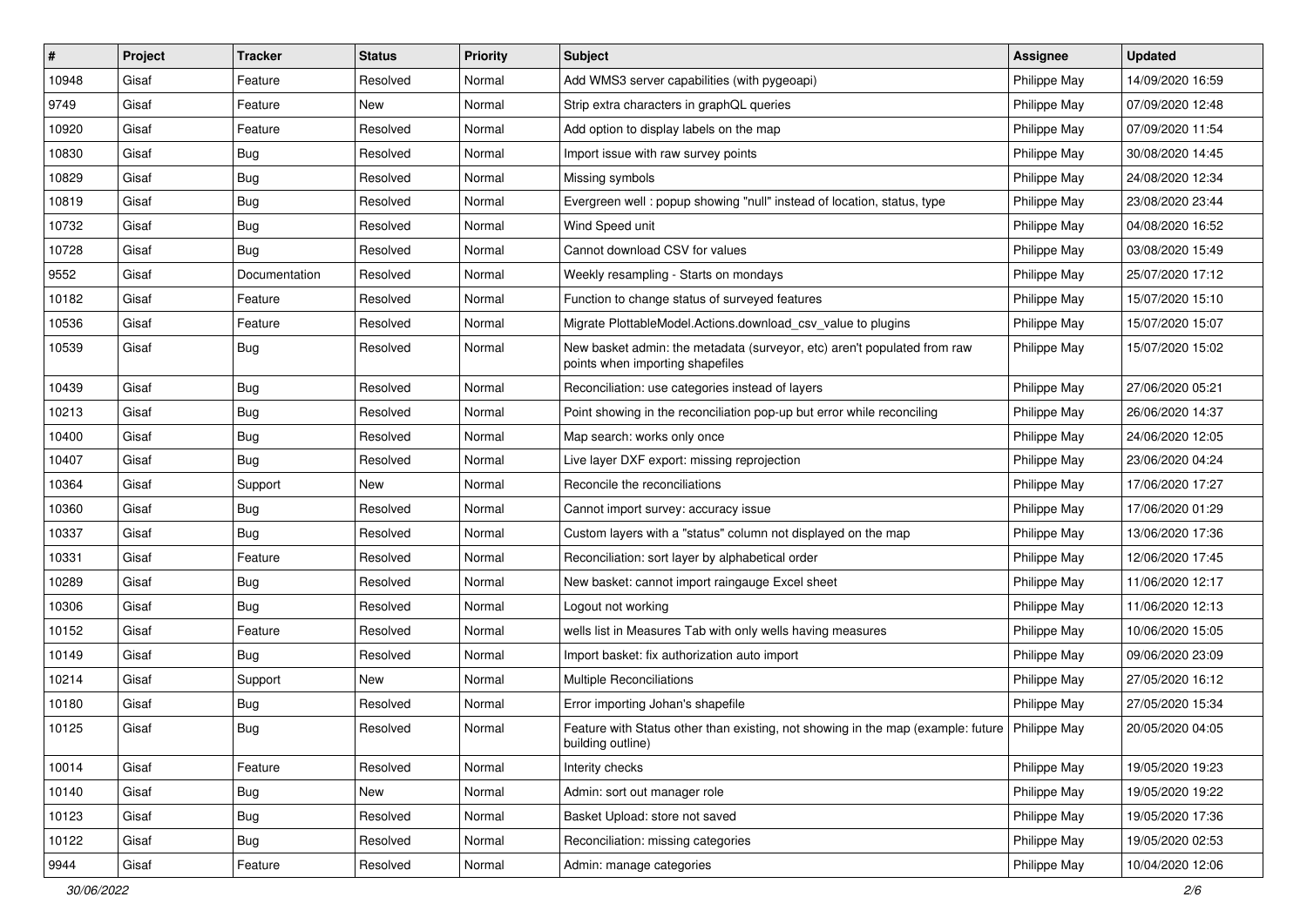| $\sharp$ | <b>Project</b> | <b>Tracker</b> | <b>Status</b> | <b>Priority</b> | <b>Subject</b>                                                         | <b>Assignee</b> | <b>Updated</b>   |
|----------|----------------|----------------|---------------|-----------------|------------------------------------------------------------------------|-----------------|------------------|
| 9789     | Gisaf          | Feature        | <b>New</b>    | Normal          | Login: put in a dialog                                                 | Philippe May    | 28/02/2020 04:28 |
| 9602     | Gisaf          | Bug            | Resolved      | Normal          | Map: ability to cancel download                                        | Philippe May    | 20/01/2020 18:32 |
| 9603     | Gisaf          | <b>Bug</b>     | New           | Normal          | Map: clean memory after removing layer                                 | Philippe May    | 20/01/2020 13:05 |
| 9563     | Gisaf          | Feature        | Resolved      | Normal          | Live layers: add option to link to a map feature                       | Philippe May    | 12/01/2020 22:22 |
| 9465     | Gisaf          | <b>Bug</b>     | Resolved      | Normal          | Export plots to PNG missing axis labels                                | Philippe May    | 08/01/2020 11:35 |
| 9466     | Gisaf          | Support        | Resolved      | Normal          | Rename "altitude" to "elevation"                                       | Philippe May    | 08/01/2020 11:27 |
| 9483     | Gisaf          | Support        | New           | Normal          | Performance: writing gpkg is slower than shapefiles                    | Philippe May    | 08/01/2020 11:15 |
| 9534     | Gisaf          | Feature        | Resolved      | Normal          | GeoJson store: systematically use geodataframes                        | Philippe May    | 07/01/2020 16:51 |
| 9538     | Gisaf          | Feature        | New           | Normal          | Download shapefile of raw survey points facility - TO BE REMOVED?      | Philippe May    | 07/01/2020 14:35 |
| 9509     | Gisaf          | Feature        | Resolved      | Normal          | Update angular-plotly to 1.5.0                                         | Philippe May    | 04/01/2020 12:05 |
| 9517     | Gisaf          | Feature        | Resolved      | Normal          | Tags: add location                                                     | Philippe May    | 03/01/2020 11:54 |
| 9516     | Gisaf          | Feature        | Resolved      | Normal          | Map: add option to grab link to the selected feature                   | Philippe May    | 02/01/2020 15:42 |
| 9519     | Gisaf          | Bug            | Resolved      | Normal          | Map info: fix icons                                                    | Philippe May    | 02/01/2020 13:11 |
| 9510     | Gisaf          | Feature        | Resolved      | Normal          | Automatically resample to daily when there's too much data             | Philippe May    | 01/01/2020 14:12 |
| 9493     | Gisaf          | Bug            | Resolved      | Normal          | Plotly png download resize frame                                       | Philippe May    | 26/12/2019 16:37 |
| 9036     | Gisaf          | <b>Bug</b>     | Resolved      | Normal          | Fix login indicator                                                    | Philippe May    | 03/10/2019 15:15 |
| 7584     | Gisaf          | Bug            | In Progress   | Normal          | Error with large integers (graphgl)                                    | Philippe May    | 20/09/2019 10:52 |
| 8756     | Gisaf          | <b>Bug</b>     | Resolved      | Normal          | Map: handle errors when layers (eg, in base maps) don't actually exist | Philippe May    | 02/08/2019 16:40 |
| 8669     | Gisaf          | Feature        | Resolved      | Normal          | Groups of map layers                                                   | Philippe May    | 26/07/2019 10:51 |
| 8630     | Gisaf          | Feature        | Resolved      | Normal          | Map: add option for filter with status                                 | Philippe May    | 10/07/2019 16:49 |
| 8231     | Gisaf          | <b>Bug</b>     | Resolved      | Normal          | Fix status in table definition of new categories                       | Philippe May    | 03/05/2019 17:26 |
| 6538     | Gisaf          | <b>Bug</b>     | New           | Normal          | Well level: improve the form and input processing (dry checkbox)       | Philippe May    | 12/03/2019 11:09 |
| 3472     | Gisaf          | Feature        | Resolved      | Normal          | Weather station graphs: choice of parameters                           | Philippe May    | 10/03/2019 14:52 |
| 7527     | Gisaf          | Feature        | Resolved      | Normal          | Give an option to resample data for graphs (eg. rain gauge)            | Philippe May    | 07/03/2019 16:24 |
| 7813     | Gisaf          | Documentation  | Resolved      | Normal          | Including credits for ESRI basemap (Sat, Highways, Labels)             | Philippe May    | 05/03/2019 12:39 |
| 5974     | Gisaf          | Bug            | Resolved      | Normal          | Issues in uploading readings into GISAF using interface                | Philippe May    | 06/02/2019 09:25 |
| 6069     | Gisaf          | Task           | Resolved      | Normal          | wwtp output and flow component - output                                | Philippe May    | 22/06/2018 15:15 |
| 5988     | Gisaf          | Bug            | Resolved      | Normal          | problem with the flow from origin of wastewater to the component       | Philippe May    | 08/06/2018 15:14 |
| 5033     | Gisaf          | Feature        | Resolved      | Normal          | Add an option to display a base line in the bar charts                 | Philippe May    | 04/01/2018 01:09 |
| 13985    | Gisaf          | Bug            | New           | High            | Gisaf is hanged                                                        | Philippe May    | 29/04/2022 22:15 |
| 13642    | Gisaf          | Support        | Resolved      | Urgent          | Electrical problems: Server down                                       | Philippe May    | 15/02/2022 09:38 |
| 9592     | Gisaf          | Support        | Resolved      | Urgent          | Follow up migration                                                    | Philippe May    | 19/01/2020 13:42 |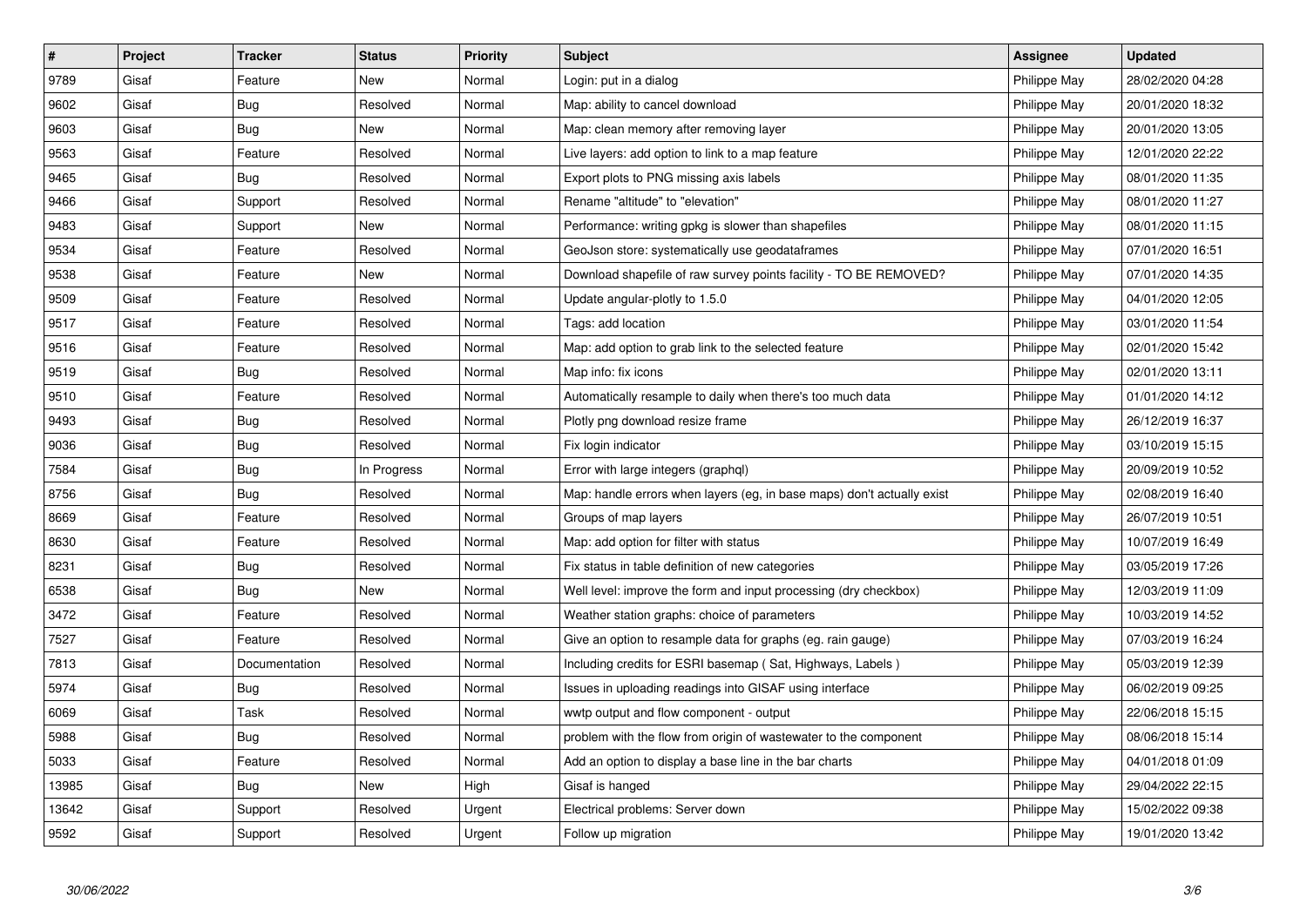| #     | Project                             | <b>Tracker</b> | <b>Status</b> | <b>Priority</b> | <b>Subject</b>                                                                   | <b>Assignee</b> | <b>Updated</b>   |
|-------|-------------------------------------|----------------|---------------|-----------------|----------------------------------------------------------------------------------|-----------------|------------------|
| 13968 | Geomatic studio<br>models for Gisaf | Feature        | Resolved      | Normal          | Create layers and all for the LB records                                         | Philippe May    | 28/04/2022 17:18 |
| 12646 | Geomatic studio<br>models for Gisaf | Feature        | New           | Normal          | Add and import new data from Johan for OFC                                       | Philippe May    | 01/08/2021 19:46 |
| 11678 | Geomatic studio<br>models for Gisaf | Feature        | New           | Normal          | Add new models for AVES                                                          | Philippe May    | 02/02/2021 12:13 |
| 8096  | Geomatic studio<br>models for Gisaf | Task           | Resolved      | Normal          | Creating a Gkpg/shp for elevation points in Basins with category as an attribute | Philippe May    | 24/05/2019 16:57 |
| 7935  | Geomatic studio<br>models for Gisaf | Task           | Resolved      | Normal          | Template components in order                                                     | Philippe May    | 20/03/2019 15:18 |
| 7709  | Geomatic studio<br>models for Gisaf | Feature        | Resolved      | Normal          | Waste water treatment plant improvements                                         | Philippe May    | 19/03/2019 23:58 |
| 7936  | Geomatic studio<br>models for Gisaf | Task           | Resolved      | Normal          | Add the wastewater type to the origin                                            | Philippe May    | 19/03/2019 23:56 |
| 7696  | Geomatic studio<br>models for Gisaf | Feature        | Resolved      | Normal          | HT Cables shapefile from Johan                                                   | Philippe May    | 25/02/2019 18:54 |
| 7725  | Geomatic studio<br>models for Gisaf | Feature        | Resolved      | Normal          | Add a button for generating reports                                              | Philippe May    | 25/02/2019 13:08 |
| 7710  | Geomatic studio<br>models for Gisaf | Feature        | Resolved      | Normal          | Add fields to the individual components                                          | Philippe May    | 25/02/2019 13:07 |
| 7711  | Geomatic studio<br>models for Gisaf | Feature        | Resolved      | Normal          | Add fields to component types                                                    | Philippe May    | 25/02/2019 13:06 |
| 14090 | <b>GIS</b>                          | Feature        | Resolved      | Normal          | Move to SDDs after failure of one HDD in the RAID array of the domUs             | Philippe May    | 27/05/2022 16:28 |
| 13982 | <b>GIS</b>                          | Support        | Resolved      | Normal          | Update server's storage                                                          | Philippe May    | 06/05/2022 14:38 |
| 13885 | <b>GIS</b>                          | <b>Bug</b>     | Resolved      | Normal          | Wrong name showing in the list of layers in the map                              | Philippe May    | 23/04/2022 04:04 |
| 13901 | <b>GIS</b>                          | Bug            | New           | Normal          | Map: style of the category with status 'E' is always applied                     | Philippe May    | 12/04/2022 11:01 |
| 13763 | <b>GIS</b>                          | Support        | Resolved      | Normal          | Gisaf not responding                                                             | Philippe May    | 11/03/2022 13:03 |
| 13235 | <b>GIS</b>                          | Support        | Resolved      | Normal          | Server hardware failure (sdc hard drive)                                         | Philippe May    | 19/11/2021 17:59 |
| 13203 | <b>GIS</b>                          | Support        | In Progress   | Normal          | Redis server: fix warning relarted to memory allocation                          | Philippe May    | 12/11/2021 13:03 |
| 12895 | <b>GIS</b>                          | Support        | Resolved      | Normal          | Migrate backups to Bung                                                          | Philippe May    | 12/11/2021 00:36 |
| 13132 | GIS                                 | <b>Bug</b>     | Resolved      | Normal          | CSR Weather station missing data 28 nd 29 Otober 2021                            | Philippe May    | 06/11/2021 12:20 |
| 9463  | GIS                                 | Support        | Resolved      | Normal          | Setup a weather station in Kalpana                                               | Philippe May    | 02/11/2021 15:08 |
| 10291 | GIS                                 | Support        | In Progress   | Normal          | Vacuum DB at reboot                                                              | Philippe May    | 29/10/2021 11:44 |
| 12867 | <b>GIS</b>                          | Support        | In Progress   | Normal          | Upgrade server (all virtual machines) to Debian bullseye                         | Philippe May    | 25/10/2021 17:34 |
| 13068 | GIS                                 | Support        | Resolved      | Normal          | Migrate gisaf VM to bullseye                                                     | Philippe May    | 25/10/2021 17:28 |
| 12701 | GIS                                 | Bug            | Resolved      | Normal          | Weather Station not showing data since 24 July 2021                              | Philippe May    | 12/08/2021 12:21 |
| 12051 | GIS                                 | Support        | New           | Normal          | Update pgadmin                                                                   | Philippe May    | 22/04/2021 12:57 |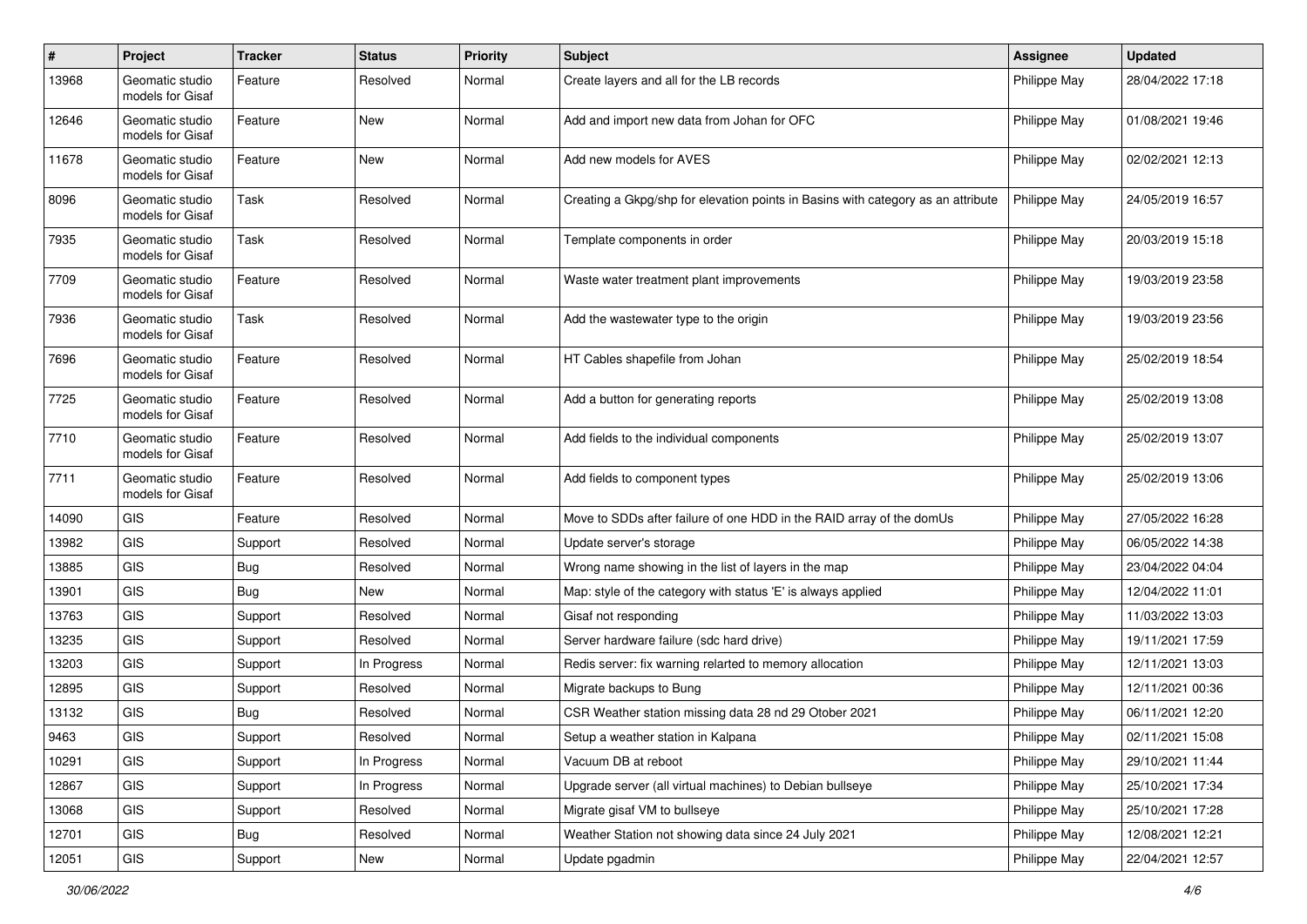| #     | Project    | <b>Tracker</b> | <b>Status</b> | <b>Priority</b> | Subject                                                            | <b>Assignee</b> | <b>Updated</b>   |
|-------|------------|----------------|---------------|-----------------|--------------------------------------------------------------------|-----------------|------------------|
| 11898 | GIS        | Support        | New           | Normal          | Add Aurogreen Weather Station                                      | Philippe May    | 17/03/2021 12:10 |
| 11506 | <b>GIS</b> | Documentation  | <b>New</b>    | Normal          | Article on wells levels graphs                                     | Philippe May    | 21/12/2020 16:41 |
| 11486 | <b>GIS</b> | Feature        | New           | Normal          | Button Labels for wells details                                    | Philippe May    | 21/12/2020 10:26 |
| 10862 | GIS        | <b>Bug</b>     | New           | Normal          | Fix the issues resulted from import point bug                      | Philippe May    | 05/09/2020 15:11 |
| 10323 | GIS        | Bug            | Resolved      | Normal          | Survey points from Eric Chacra: misc issues                        | Philippe May    | 03/08/2020 13:11 |
| 10693 | <b>GIS</b> | Support        | Resolved      | Normal          | Wrong geometry type for category R54                               | Philippe May    | 30/07/2020 12:00 |
| 10153 | GIS        | Support        | Resolved      | Normal          | Postgis access for Selvarani in QGis                               | Philippe May    | 23/05/2020 12:05 |
| 10151 | GIS        | Feature        | Resolved      | Normal          | PG ADMIN installation on server                                    | Philippe May    | 23/05/2020 12:04 |
| 9292  | GIS        | Support        | Resolved      | Normal          | Server upgrade to buster                                           | Philippe May    | 13/11/2019 12:29 |
| 8504  | <b>GIS</b> | Support        | Resolved      | Normal          | Clean data from the weather station                                | Philippe May    | 04/07/2019 17:05 |
| 8450  | GIS        | Support        | Resolved      | Normal          | Unable to Load Jupyter Lab                                         | Philippe May    | 10/06/2019 15:52 |
| 7853  | GIS        | Support        | New           | Normal          | Install OpenDroneMap and WebODM                                    | Philippe May    | 09/05/2019 15:57 |
| 8246  | GIS        | Support        | Resolved      | Normal          | Server down?                                                       | Philippe May    | 06/05/2019 15:45 |
| 7120  | GIS        | Support        | In Progress   | Normal          | High CPU usage on the server (dom0)                                | Philippe May    | 26/02/2019 13:10 |
| 7763  | GIS        | Feature        | Feedback      | Normal          | Infrastructure: migrate old-admin to the same server than gisaf    | Philippe May    | 25/02/2019 11:11 |
| 7551  | GIS        | <b>Bug</b>     | Resolved      | Normal          | error while downloading shapefiles from gisaf                      | Philippe May    | 06/02/2019 09:10 |
| 7156  | GIS        | Support        | Resolved      | Normal          | Make server boot again                                             | Philippe May    | 05/02/2019 11:13 |
| 7552  | GIS        | <b>Bug</b>     | Resolved      | Normal          | error in auto import of raw points to point shapefiles             | Philippe May    | 05/02/2019 11:13 |
| 7554  | GIS        | Bug            | Resolved      | Normal          | Cannot auto import points for project RZ                           | Philippe May    | 04/02/2019 16:31 |
| 7343  | GIS        | Support        | Resolved      | Normal          | Add layer for locations                                            | Philippe May    | 02/02/2019 15:25 |
| 7402  | GIS        | Support        | New           | Normal          | Integrate data from well probes                                    | Philippe May    | 10/01/2019 11:12 |
| 7161  | GIS        | Support        | In Progress   | Normal          | Setup remote backup                                                | Philippe May    | 19/12/2018 10:14 |
| 6954  | GIS        | Support        | Resolved      | Normal          | Create a VM for DB                                                 | Philippe May    | 10/11/2018 16:02 |
| 6990  | <b>GIS</b> | Support        | Resolved      | Normal          | Create a VM for Notebooks                                          | Philippe May    | 10/11/2018 15:57 |
| 6494  | <b>GIS</b> | Support        | Resolved      | Normal          | Add CC copyright on data                                           | Philippe May    | 31/08/2018 21:19 |
| 13991 | GIS        | Support        | In Progress   | High            | Gisaf is again hung                                                | Philippe May    | 30/04/2022 14:01 |
| 12075 | GIS        | Feature        | Resolved      | High            | CSR Weather Station not showing since 22 of april 2021             | Philippe May    | 29/04/2021 15:34 |
| 9220  | GIS        | Feature        | Resolved      | High            | Setting the daily resampling of weather data starting from 8.30 am | Philippe May    | 08/01/2020 17:57 |
| 7957  | GIS.       | Bug            | Feedback      | High            | Export polygon shapefiles do not show "holes"                      | Philippe May    | 04/04/2019 16:14 |
| 5978  | GIS        | Task           | Resolved      | High            | Registration for Bangalore Open Street Map conference              | Philippe May    | 11/06/2018 11:56 |
| 3410  | GIS        | Support        | Resolved      | High            | Map website to http://water.auroville.org.in                       | Philippe May    | 27/12/2016 22:41 |
| 14072 | GIS        | Support        | Resolved      | Urgent          | Gisaf very slow                                                    | Philippe May    | 19/05/2022 02:29 |
| 13883 | GIS        | Support        | Resolved      | Urgent          | Gisaf not responding - Possible issue with tag editing?            | Philippe May    | 07/04/2022 19:34 |